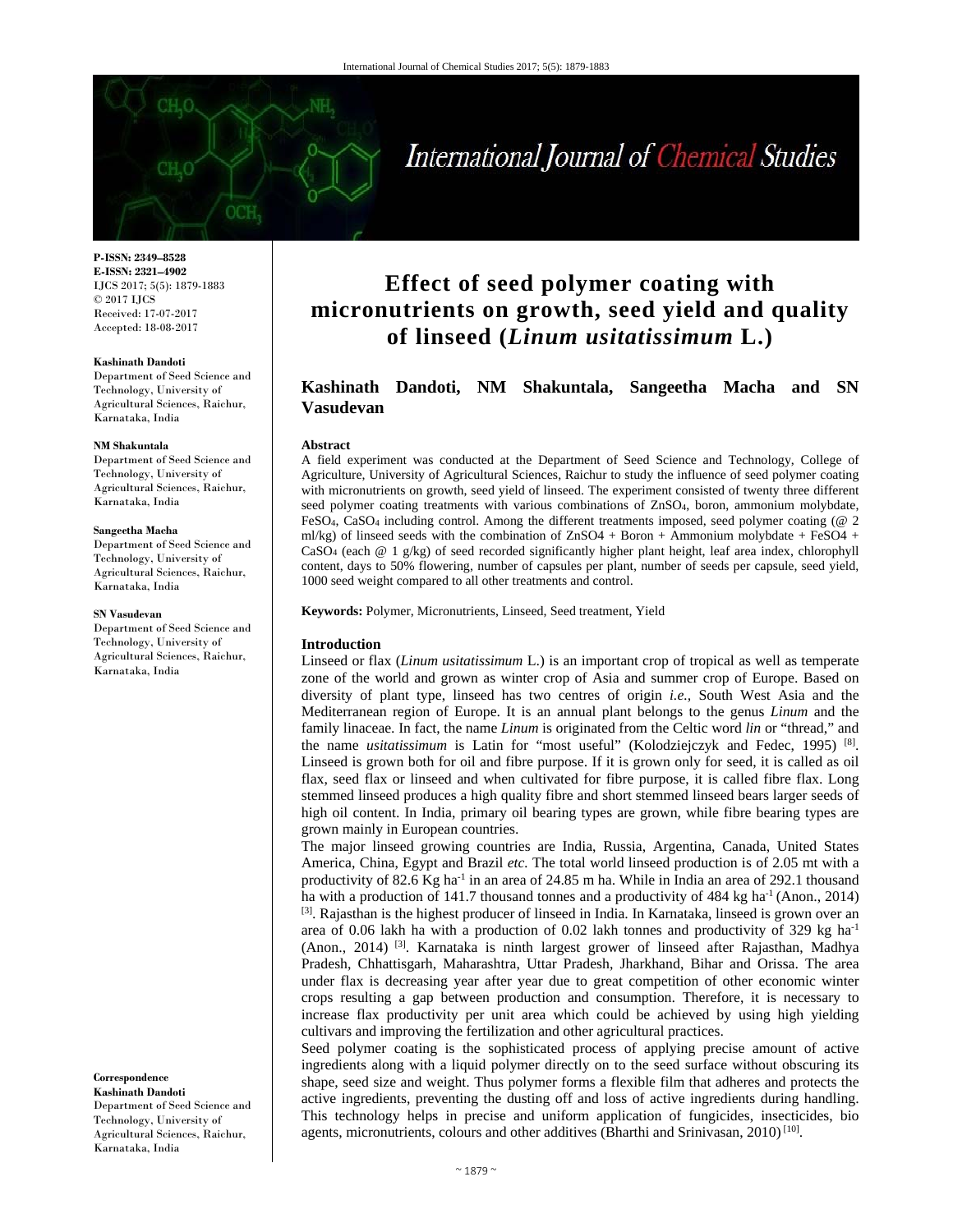Micronutrients play an important role in increasing the yield levels in pulses, oilseed and legumes through their direct effects on the plant and through symbiotic nitrogen fixation process. The deficiency of these nutrients has been very pronounced under multiple cropping systems due to excess removal of the nutrients by high yielding varieties and hence their exogenous application is urgently required. The micronutrients are required in relatively smaller quantities for plant growth and they are as important as macronutrients and often they act as co-factors in enzyme systems and participate in redox reactions, in addition to having several other vital functions in plants (Marschner, 1995; Mengel *et al.,* 2001 and Alloway, 2008). It is estimated that, the extent of micronutrient deficiency in the Indian soils are 47, 35, 15, 13, 4 and 2 per cent for Zinc, Boron, Molybdenum, Iron, Manganese and Copper respectively. While, in Karnataka it is 78, 39, 32 and 5 per cent for Zinc, Iron, Boron and Copper respectively (Anon., 2013) [2].

Micronutrient application through seed treatment improves the stand establishment, advances phenological events, increases yield and micronutrient contents in grain in most of the crops. In many cases, micronutrient application through seed treatment performed better or similar to other application methods (Singh *et al.*, 2003) <sup>[14]</sup>. Being an easy and cost effective method of micronutrient application, seed treatment with polymer offer an attractive option for resource-poor farmers (Johnson *et al.,* 2005) [7].

# **Material and Methods**

This experiment was carried out in order to investigate effect polymer coating with micronutrients on growth, seed yield of linseed. The experimental design was randomized block design (RBD) in three replications was conducted during rabi season of 2015-16 at Department of Seed Science and Technology, College of Agriculture, University of Agricultural Sciences, Raichur.

Each replication of this design consisted of 23 treatments and a total of 69 plots were analyzed. The treatments involving  $T_1$ : Absolute control,  $T_2$ : Polymer @ 2 ml per kg,  $T_3$ :  $T_2$  + ZnSO<sub>4</sub> @ 1 g per kg of seed,  $T_4$ :  $T_2 + ZnSO_4$  @ 2 g per kg of seed,  $T_5$ :  $T_2$  + Boron @ 1g per kg of seed  $T_6$ :  $T_2$  + Boron @ 2 g per kg of seed,  $T_7$ :  $T_2$  + Ammonium molybdate @ 1 g per kg of seed,  $T_8$ :  $T_2$  + Ammonium molybdate @ 2 g per kg of seed,  $T_9$ :  $T_2$  + FeSO<sub>4</sub> @ 1 g per kg of seed,  $T_{10}$ :  $T_2$  + FeSO<sub>4</sub> @ 2 g per kg of seed,  $T_{11}: T_2 + CaSO_4 \otimes 1$  g per kg of seed,  $T_{12}:$  $T_2$  + CaSO<sub>4</sub> @ 2 g per kg of seed,  $T_{13}$ :  $(T_3 + T_5)$ ,  $T_{14}$ :  $(T_3 +$ T<sub>7</sub>), T<sub>15</sub>: (T<sub>3</sub> + T<sub>9</sub>), T<sub>16</sub>: (T<sub>3</sub> + T<sub>11</sub>), T<sub>17</sub>: (T<sub>5</sub> + T<sub>9</sub>), T<sub>18</sub>: (T<sub>5</sub> + T<sub>9</sub>), T<sub>19</sub>:  $(T_5 + T_{11})$ , T<sub>20</sub>:  $(T_7 + T_9)$ , T<sub>21</sub>:  $(T_7 + T_{11})$ , T<sub>22</sub>:  $(T_9 +$ T<sub>11</sub>), T<sub>23</sub>:  $(T_3 + T_5 + T_7 + T_{9} + T_{11})$  were studied in a Randomized Block Design (RBD), with three replications, using linseed variety NL-115.

The plant height, leaf area index, chlorophyll content, days to 50 per cent flowering, number of capsules per plant, number of seeds per capsule, seed yield, 1000 seed weight were recorded in all the treatments.

# **Results and Discussion**

The yield determining components (number of capsules per plant, number of seeds per capsule, 1000 seed weight and seed yield) were significantly influenced by seed polymer coating (@ 2 ml/kg) of linseed seeds with the combination of  $ZnSO_4 + Boron + Ammonium molybdate + FeSO_4 + CaSO_4$ (each @ 1 g/kg) of seed respectively.

| Table 1: Influence of seed polymerization with micronutrients on plant height, leaf area index, chlorophyll content at different growth |  |
|-----------------------------------------------------------------------------------------------------------------------------------------|--|
| stages in linseed                                                                                                                       |  |

|                                                                       | Plant height (cm) |                                      |                               | Leaf area index (LAI) |                                      |                               | Chlorophyll content (SPAD value) |                                      |                               |
|-----------------------------------------------------------------------|-------------------|--------------------------------------|-------------------------------|-----------------------|--------------------------------------|-------------------------------|----------------------------------|--------------------------------------|-------------------------------|
| <b>Treatments</b>                                                     | stage             | <b>Vegetative Flowering</b><br>stage | Capsule<br>formation<br>stage | stage                 | <b>Vegetative Flowering</b><br>stage | Capsule<br>formation<br>stage | stage                            | <b>Vegetative Flowering</b><br>stage | Capsule<br>formation<br>stage |
| $T_1$ : Absolute control                                              | 15.0              | 46.7                                 | 49.7                          | 1.36                  | 2.68                                 | 0.76                          | 34.1                             | 38.1                                 | 30.2                          |
| $T_2$ : Polymer @ 2 ml<br>per kg of seed                              | 15.3              | 47.2                                 | 50.2                          | 1.43                  | 2.73                                 | 0.79                          | 34.5                             | 38.5                                 | 30.5                          |
| $T_3$ : $T_2 + ZnSO_4 \ @ 1$<br>g per kg of seed                      | 15.4              | 49.3                                 | 52.4                          | 1.49                  | 2.83                                 | 0.86                          | 35.1                             | 39.13                                | 31.6                          |
| $T_4$ : $T_2 + ZnSO_4 \ @ 2$<br>g per kg of seed                      | 16.9              | 48.7                                 | 51.9                          | 1.54                  | 2.92                                 | 0.93                          | 35.3                             | 39.30                                | 31.7                          |
| $T_5$ : $T_2$ + Boron @ 1g<br>per kg of seed                          | 17.4              | 49.6                                 | 52.8                          | 1.54                  | 2.94                                 | 0.86                          | 36.8                             | 40.80                                | 31.9                          |
| $T_6$ : T <sub>2</sub> + Boron @ 2 g<br>per kg of seed                | 17.2              | 50.3                                 | 53.2                          | 1.55                  | 2.85                                 | 0.95                          | 37.4                             | 41.87                                | 32.3                          |
| $T_7$ : $T_2$ + Ammonium<br>molybdate @<br>1 g per kg of seed         | 16.1              | 47.8                                 | 50.6                          | 1.55                  | 2.92                                 | 0.90                          | 35.1                             | 39.08                                | 31.5                          |
| $T_8$ : $T_2 +$ Ammonium<br>molybdate @ 2 g per<br>kg of seed         | 18                | 50.7                                 | 53.8                          | 1.56                  | 2.94                                 | 1.06                          | 37.7                             | 42.53                                | 32.7                          |
| $T_9$ : $T_2 + FeSO_4 \ @ 1 g$<br>per kg of seed                      | 16.2              | 48.3                                 | 51.1                          | 1.54                  | 2.85                                 | 1.05                          | 36.9                             | 40.90                                | 31.9                          |
| $T_{10}$ : T <sub>2</sub> + FeSO <sub>4</sub> @ 2<br>g per kg of seed | 15.9              | 47.9                                 | 50.8                          | 1.54                  | 3.00                                 | 0.95                          | 36.4                             | 40.48                                | 31.8                          |
| $T_{11}$ : T <sub>2</sub> + CaSO <sub>4</sub> @ 1<br>g per kg of seed | 18                | 50.5                                 | 53.3                          | 1.66                  | 3.09                                 | 0.88                          | 37.5                             | 41.93                                | 32.4                          |
| $T_{12}$ : T <sub>2</sub> + CaSO <sub>4</sub> @ 2<br>g per kg of seed | 16.3              | 48.5                                 | 51.5                          | 1.65                  | 2.94                                 | 0.95                          | 36.6                             | 41.10                                | 31.9                          |
| $T_{13}: (T_3 + T_5)$                                                 | 19.5              | 52.5                                 | 55.3                          | 1.75                  | 3.20                                 | 1.14                          | 39.0                             | 43.03                                | 34.2                          |
| $T_{14}: (T_3 + T_7)$                                                 | 16.9              | 50.3                                 | 53.3                          | 1.57                  | 2.90                                 | 0.95                          | 37.2                             | 42.17                                | 32.2                          |
| $T_{15}$ : (T <sub>3</sub> + T <sub>9</sub> )                         | 17.1              | 50.5                                 | 53.5                          | 1.59                  | 3.04                                 | 0.94                          | 37.5                             | 42.50                                | 32.4                          |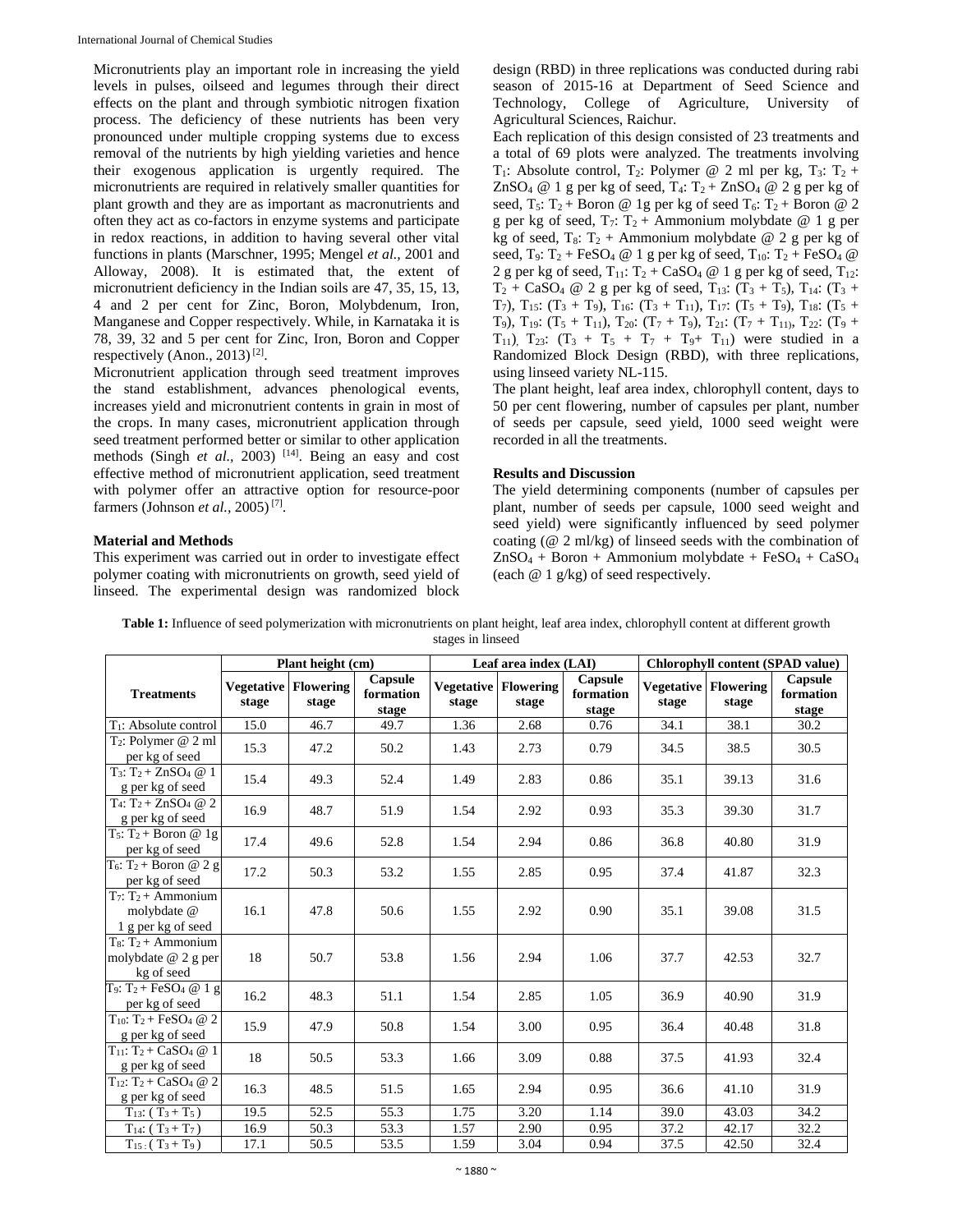| $T_{16}$ : (T <sub>3</sub> + T <sub>11</sub> ) | 17.3  | 50.7  | 53.7  | 1.56 | 3.08 | 0.99 | 37.6  | 41.90 | 32.6  |
|------------------------------------------------|-------|-------|-------|------|------|------|-------|-------|-------|
| $T_{17}$ : (T <sub>5</sub> + T <sub>7</sub> )  | 18.6  | 52.1  | 54.7  | 1.64 | 3.14 | 1.07 | 38.3  | 42.83 | 33.8  |
| $T_{18}$ : (T <sub>5</sub> + T <sub>9</sub> )  | 18.4  | 51.8  | 54.2  | 1.66 | 3.03 | 1.09 | 37.7  | 42.37 | 33.4  |
| $T_{19}$ : $(T_5 + T_{11})$                    | 18.7  | 52.0  | 54.5  | 1.65 | 2.99 | 1.01 | 37.9  | 42.63 | 33.5  |
| $T_{20}$ : $(T_7 + T_9)$                       | 18.9  | 52.2  | 55.4  | 1.63 | 3.09 | 0.89 | 37.1  | 41.23 | 32.3  |
| $T_{21}$ : (T <sub>7</sub> + T <sub>11</sub> ) | 18.6  | 51.5  | 53.9  | 1.64 | 2.96 | 0.97 | 37.8  | 42.15 | 33.2  |
| $T_{22}: (T_9 + T_{11})$                       | 18.5  | 50.6  | 53.7  | 1.66 | 3.05 | 1.07 | 37.4  | 41.96 | 33.1  |
| $T_{23}: (T_3 + T_5 + T_7 +$<br>$T_{9}+T_{11}$ | 20.2  | 53.7  | 56.3  | 1.93 | 3.44 | 1.29 | 40.8  | 44.38 | 36.8  |
| Mean                                           | 17.34 | 50.57 | 53.57 | 1.61 | 2.98 | 0.98 | 37.31 | 41.18 | 33.29 |
| S.Em.±                                         | 0.13  | 0.17  | 0.12  | 0.01 | 0.02 | 0.01 | 0.61  | 0.58  | 0.58  |
| $C.D.$ at $(5%)$                               | 0.38  | 0.48  | 0.34  | 0.03 | 0.05 | 0.04 | 1.73  | 1.64  | 1.71  |

Table 2: Influence of seed polymerization with micronutrients on days to 50 per cent flowering, number of capsules per plant and number of seeds per capsule in linseed.

| <b>Treatments</b>                                                         | Days to 50%<br><b>Flowering</b> | Number of capsules per<br>plant | Number of seeds per<br>Capsule |
|---------------------------------------------------------------------------|---------------------------------|---------------------------------|--------------------------------|
| $T_1$ : Absolute control                                                  | 58                              | 53                              | 7                              |
| $T_2$ : Polymer @ 2 ml per kg of seed                                     | 58                              | 53                              | 7                              |
| $T_3$ : $T_2 + ZnSO_4 \tQ 1$ g per kg of seed                             | 57                              | 54                              | $\overline{7}$                 |
| T <sub>4</sub> : T <sub>2</sub> + ZnSO <sub>4</sub> @ 2 g per kg of seed  | 56                              | 54                              | 7                              |
| $T_5$ : $T_2$ + Boron @ 1g per kg of seed                                 | 56                              | 55                              | 8                              |
| $T_6$ : $T_2$ + Boron @ 2 g per kg of seed                                | 56                              | 54                              | 8                              |
| T7: T <sub>2</sub> + Ammonium molybdate $@$<br>1 g per kg of seed         | 57                              | 54                              | $\overline{7}$                 |
| $T_8$ : T <sub>2</sub> + Ammonium molybdate @<br>2 g per kg of seed       | 56                              | 55                              | 8                              |
| T <sub>9</sub> : T <sub>2</sub> + FeSO <sub>4</sub> @ 1 g per kg of seed  | 57                              | 54                              | 7                              |
| T <sub>10</sub> : T <sub>2</sub> + FeSO <sub>4</sub> @ 2 g per kg of seed | 57                              | 54                              | 7                              |
| $T_{11}$ : T <sub>2</sub> + CaSO <sub>4</sub> @ 1 g per kg of seed        | 56                              | 55                              | 8                              |
| $T_{12}$ : T <sub>2</sub> + CaSO <sub>4</sub> @ 2 g per kg of seed        | 57                              | 54                              | 7                              |
| $T_{13}: (T_3 + T_5)$                                                     | 55                              | 56                              | 8                              |
| $T_{14}: (T_3+T_7)$                                                       | 57                              | 54                              | 7                              |
| $T_{15}$ : $(T_3 + T_9)$                                                  | 57                              | 54                              | 8                              |
| $T_{16}$ : (T <sub>3</sub> + T <sub>11</sub> )                            | 57                              | 54                              | 8                              |
| $T_{17}$ : (T <sub>5</sub> + T <sub>7</sub> )                             | 56                              | 54                              | 8                              |
| $T_{18}$ : (T <sub>5</sub> + T <sub>9</sub> )                             | 56                              | 55                              | 8                              |
| $T_{19}$ : $(T_5 + T_{11})$                                               | 56                              | 55                              | 8                              |
| $T_{20}$ : $(T_7 + T_9)$                                                  | 57                              | 54                              | $\overline{7}$                 |
| $T_{21}$ : $(T_7 + T_{11})$                                               | 57                              | 54                              | 8                              |
| $T_{22}$ : $(T_9 + T_{11})$                                               | 57                              | 55                              | 8                              |
| $T_{23}$ : $(T_3 + T_5 + T_7 + T_{9} + T_{11})$                           | 55                              | 56                              | 8                              |
| Mean                                                                      | 56                              | 55                              | 8                              |
| S.Em.±                                                                    | 0.38                            | 0.72                            | 0.47                           |
| $C.D.$ at $(5%)$                                                          | 1.08                            | 2.05                            | 1.35                           |

The seed polymer coating with different micronutrients and their combinations  $viz.$ , Zinc sulphate + Borax + Ferrous sulphate + Ammonium molybdate + Calcium sulphate each @ 1 g per kg  $(T_{23})$  recorded significantly highest plant height (Table. 1) at all the three stages *viz.,* vegetative (20.2 cm), flowering (53.7 cm) and capsule formation stage (56.3 cm) compared to control (15 cm, 46.7 cm and 49.7 cm respectively). Further,  $T_{23}$  treatment was on par with  $T_{13}$  (Zinc sulphate + Boron each  $@ 1 g$  per kg of seed) and  $T_{20}$ (Ammonium molybdate + Ferrous sulphate each  $@ 1 g$  per kg of seed). Increased in plant height due to application of micronutrients might be due to increase in cell division, cell differentiation, meristematic activity, rapid expansion of cell and the formation of cell wall**,** increase in photosynthesis srimathi *et al.*  $(2014)$ <sup>[15]</sup> in sesame.

Leaf area index (LAI) is one of the most important and commonly used indices to analyze the growth of crop plant. In the present investigation, at all stages of growth and among all treatments studied, significantly higher LAI (Table. 1) was recorded with the treatment combination of Zinc sulphate +  $Borax + Fervus$  sulphate  $+$  Ammonium molybdate  $+$  Calcium

sulphate each  $\omega$  1 g per kg of seed (T<sub>23</sub>) (1.93, 3.44 and 1.29) whereas lower LAI (1.36, 2.68 and 0.76) was recorded in control  $(T_1)$  during vegetative, flowering and capsule formation stages respectively. The increase in LAI in this treatment might be due to the expansion of crop canopy to utilize the sunlight for photosynthesis. Micronutrient elements play a critical role in plants that lead to increase of leaf area index thereby increased light absorption and increase the amount of dry matter accumulation and economic yield Satyabhama  $(2015)^{[12]}$  in groundnut.

Chlorophyll content (SPAD readings) was significantly higher (Table. 1) with the combined application of Zinc sulphate + Borax + Ferrous sulphate + Ammonium molybdate + Calcium sulphate each  $\omega$  1 g per kg (T<sub>23</sub>) (40,8 44.38 and 36.8 SPAD values) during vegetative, flowering and capsule formation stages respectively. However, lower chlorophyll content (34.1, 38.1 and 30.2) were recorded in control. Babaeian (2011) [5] stated that chlorophyll content (SPAD value) was significantly higher when sunflower plants sprayed with Mn alone or in combination with Fe and Zn compared to the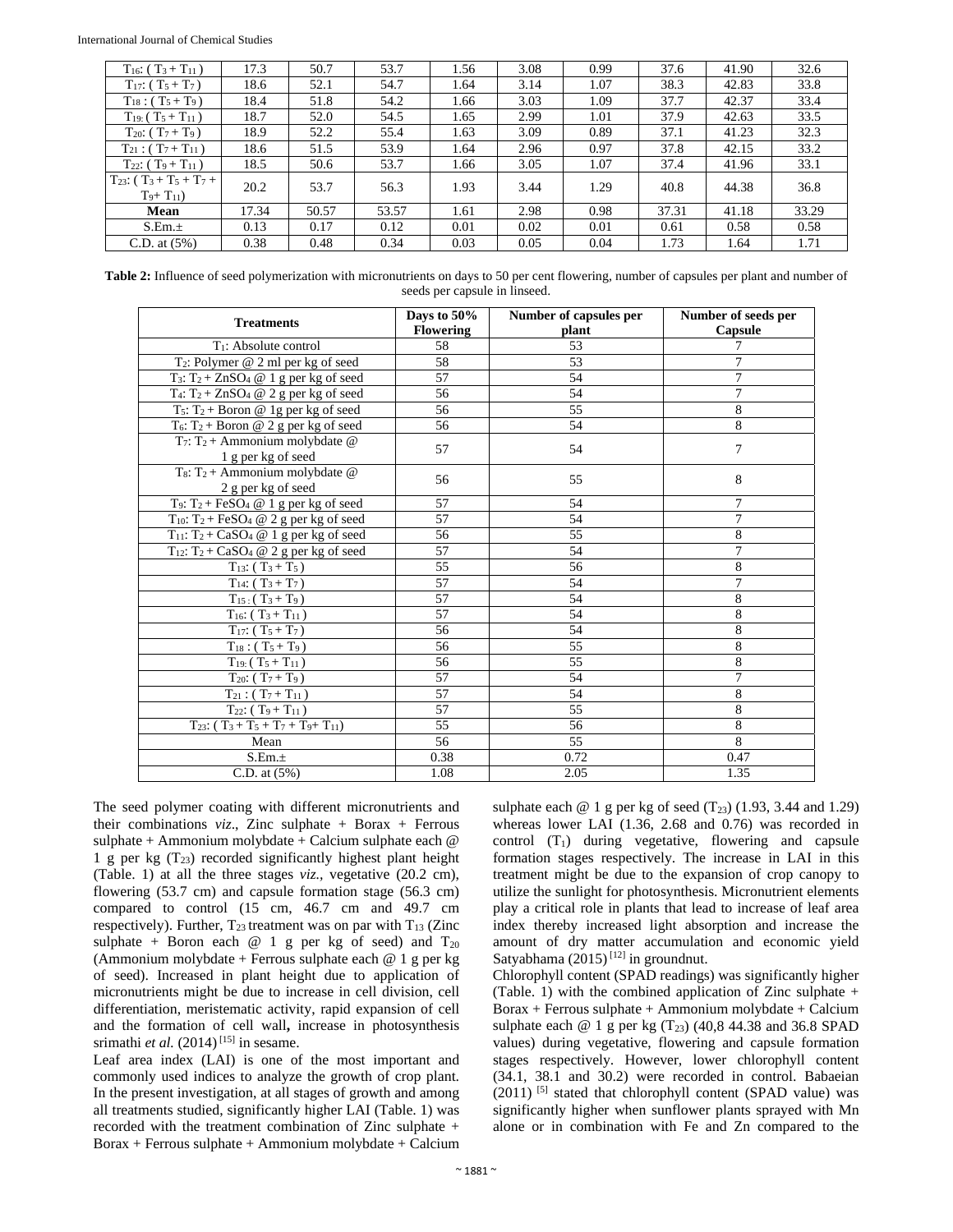control. These results are also in agreement with the findings of Sherin *et al*. (2005) [13] in maize.

In the present investigation significant differences were noticed among the treatments for days to 50 per cent flowering, number of capsules per plant, number of seeds per capsule (Table. 2), seed yield and yield parameters (Table. 3). Significantly higher number of.

|  |  | <b>Table 3:</b> Influence of seed polymerization with micronutrients on seed yield in linseed. |
|--|--|------------------------------------------------------------------------------------------------|
|--|--|------------------------------------------------------------------------------------------------|

| <b>Treatments</b>                                                         | Seed yield (g/plant) | Seed yield (q/ha) |
|---------------------------------------------------------------------------|----------------------|-------------------|
| $T_1$ : Absolute control                                                  | 2.76                 | 6.76              |
| $T_2$ : Polymer @ 2 ml per kg of seed                                     | 2.81                 | 6.89              |
| $T_3$ : $T_2$ + ZnSO <sub>4</sub> @ 1 g per kg of seed                    | 2.93                 | 7.02              |
| $T_4$ : $T_2$ + ZnSO <sub>4</sub> @ 2 g per kg of seed                    | 2.95                 | 7.04              |
| $T_5$ : $T_2$ + Boron @ 1g per kg of seed                                 | 2.98                 | 7.09              |
| $T_6$ : $T_2$ + Boron @ 2 g per kg of seed                                | 3.02                 | 7.18              |
| T <sub>7</sub> : T <sub>2</sub> + Ammonium molybdate @ 1 g per kg of seed | 2.96                 | 7.05              |
| $\overline{T_8: T_2}$ + Ammonium molybdate @ 2 g per kg of seed           | 3.06                 | 7.29              |
| $T_9$ : $T_2$ + FeSO <sub>4</sub> @ 1 g per kg of seed                    | 2.97                 | 7.07              |
| $T_{10}$ : T <sub>2</sub> + FeSO <sub>4</sub> @ 2 g per kg of seed        | 2.95                 | 7.04              |
| $T_{11}$ : T <sub>2</sub> + CaSO <sub>4</sub> @ 1 g per kg of seed        | 3.03                 | 7.26              |
| $T_{12}$ : T <sub>2</sub> + CaSO <sub>4</sub> @ 2 g per kg of seed        | 3.01                 | 7.11              |
| $T_{13}: (T_3 + T_5)$                                                     | 3.35                 | 7.83              |
| $T_{14}: (T_3 + T_7)$                                                     | 3.14                 | 7.42              |
| $T_{15}$ : $(T_3+T_9)$                                                    | 3.18                 | 7.47              |
| $T_{16}: (T_3 + T_{11})$                                                  | 3.21                 | 7.51              |
| $T_{17}$ : $(T_5 + T_7)$                                                  | 3.29                 | 7.63              |
| $T_{18}$ : (T <sub>5</sub> + T <sub>9</sub> )                             | 3.24                 | 7.58              |
| $T_{19}$ : $(T_5 + T_{11})$                                               | 3.25                 | 7.61              |
| $T_{20}$ : (T <sub>7</sub> + T <sub>9</sub> )                             | 3.16                 | 7.43              |
| $T_{21}$ : (T <sub>7</sub> + T <sub>11</sub> )                            | 3.23                 | 7.56              |
| $T_{22}$ : $(T_9 + T_{11})$                                               | 3.21                 | 7.53              |
| $T_{23}: (T_3+T_5+T_7+T_9+T_{11})$                                        | 3.70                 | 8.14              |
| Mean                                                                      | 3.10                 | 7.32              |
| S.Em.±                                                                    | 0.01                 | 0.04              |
| C.D. at $(5%)$                                                            | 0.03                 | 0.11              |

**Table 4:** Influence of seed polymerization with micronutrients on test weight and oil content in linseed.

| <b>Treatments</b>                                                         | Test weight (g) | Oil content $(\% )$ |
|---------------------------------------------------------------------------|-----------------|---------------------|
| $T_1$ : Absolute control                                                  | 6.80            | 37.77               |
| T <sub>2</sub> : Polymer @ 2 ml per kg of seed                            | 6.83            | 37.98               |
| T <sub>3</sub> : T <sub>2</sub> + ZnSO <sub>4</sub> @ 1 g per kg of seed  | 6.95            | 38.30               |
| T <sub>4</sub> : T <sub>2</sub> + ZnSO <sub>4</sub> @ 2 g per kg of seed  | 7.00            | 38.54               |
| $T_5$ : $T_2$ + Boron @ 1g per kg of seed                                 | 7.01            | 38.58               |
| $T_6$ : $T_2$ + Boron @ 2 g per kg of seed                                | 7.02            | 38.64               |
| $T_7$ : $T_2$ + Ammonium molybdate @ 1 g per kg of seed                   | 7.04            | 38.31               |
| T <sub>8</sub> : T <sub>2</sub> + Ammonium molybdate @ 2 g per kg of seed | 7.09            | 38.77               |
| T <sub>9</sub> : T <sub>2</sub> + FeSO <sub>4</sub> @ 1 g per kg of seed  | 6.91            | 38.36               |
| T <sub>10</sub> : T <sub>2</sub> + FeSO <sub>4</sub> @ 2 g per kg of seed | 6.95            | 38.32               |
| $T_{11}$ : T <sub>2</sub> + CaSO <sub>4</sub> @ 1 g per kg of seed        | 7.06            | 38.67               |
| $T_{12}$ : T <sub>2</sub> + CaSO <sub>4</sub> @ 2 g per kg of seed        | 7.11            | 38.54               |
| $T_{13}: (T_3 + T_5)$                                                     | 7.10            | 39.35               |
| $T_{14}: (T_3 + T_7)$                                                     | 7.12            | 38.83               |
| $T_{15}$ : $(T_3 + T_9)$                                                  | 7.01            | 38.85               |
| $T_{16}$ : $(T_3 + T_{11})$                                               | 7.01            | 38.87               |
| $T_{17}$ : (T <sub>5</sub> + T <sub>7</sub> )                             | 7.17            | 39.34               |
| $T_{18}$ : (T <sub>5</sub> + T <sub>9</sub> )                             | 6.91            | 39.04               |
| $T_{19}$ : $(T_5 + T_{11})$                                               | 7.10            | 39.07               |
| $T_{20}$ : $(T_7 + T_9)$                                                  | 7.07            | 38.83               |
| $T_{21}$ : (T <sub>7</sub> + T <sub>11</sub> )                            | 7.14            | 39.03               |
| $T_{22}$ : (T <sub>9</sub> + T <sub>11</sub> )                            | 7.00            | 38.89               |
| $T_{23}: (T_3+T_5+T_7+T_9+T_{11})$                                        | 7.30            | 39.40               |
| Mean                                                                      | 7.03            | 38.67               |
| S.Em.±                                                                    | 0.01            | 0.48                |
| $C.D.$ at $(5%)$                                                          | 0.03            | 1.35                |

capsules per plant (56), number of seeds per capsule (8), seed yield (3.70 g/plant) and seed yield per hectare (8.14 q) was obtained in  $T_{23}$  treatment (Zinc sulphate + Borax + Ferrous sulphate + Ammonium molybdate + Calcium sulphate each  $@$